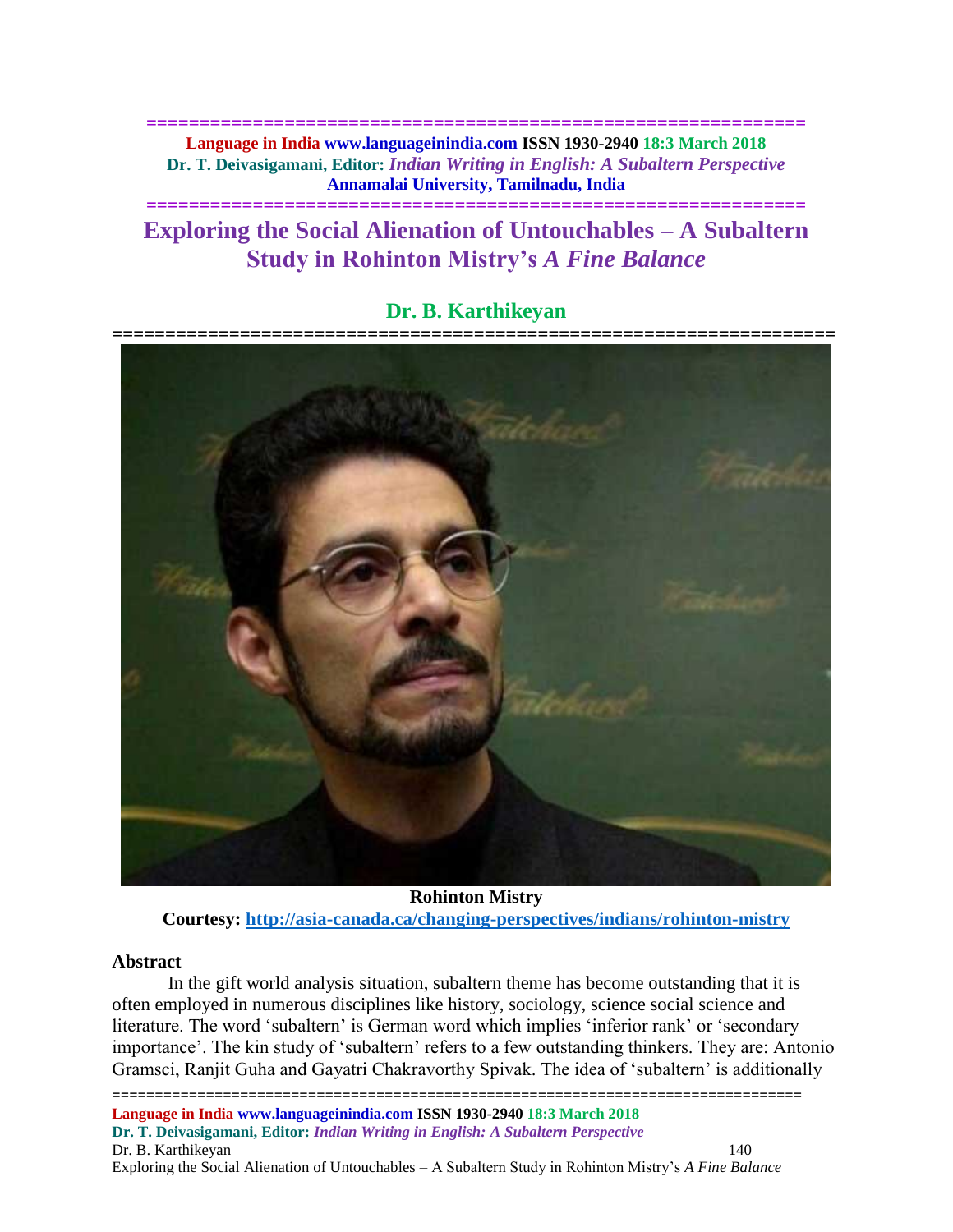outlined by general Wolfreys, It contains the teams that are marginalized, laden and exploited on the cultural, political, social and spiritual grounds"1. So, Subaltern literature reflects numerous themes like oppression, marginalisation, Gender discrimination, subjugation of lower and dealing categories, unnoticed girls, neglected sections of society, and disadvantaged categories etc. Subaltern literature is one amongst the subdivisions of post victimization.' Post-colonial' lays down conjectures in philosophy and literature that wrestles with the gift of colonial rule. Post-colonial literature could be a stem from genre literature involved with the political and cultural autonomy of the people that were subdued in colonial domains.

#### **Suppression and Oppression of Untouchables**

The word 'subaltern' is drawn from the Late Latin 'subaltern us''. Oxford Advanced Learner's lexicon denotes that the word, subaltern, as noun means that any officer within the British army who is 'Lower in rank' than a captain. Its major form denotes 'of inferior rank'. However Italian Marxist, Antonio Gramsci for the primary time used it outside the non-military sense. In Latin 'sub' means that 'under' and 'alter' means that alternative. Thus, virtually it denotes to a person or cluster of inferior in keeping with some thinkers, maybe he used the term as an equivalent word for working class. Literally, he refers to a person or cluster of inferior rank and station, whether or not due to race, class, gender, quality or faith. Gramsci's rationalization of the oppression of the bucolic class in Southern Italian Republic depicts the persisted oppression of the agricultural class, the socio-economic class, and therefore the untouchables in post-Independent Indian society.

Gramsci stressed the connotation of this expression in terms of Gender, Class, Caste, Race, and culture. Gayatri Spivak includes brand new dimension to the term' subaltern' for the colonised individuals, burdened generations, operating categories, blacks and muted girls. B.K. Das opines that" Gayatri Spivak has enlarged the which means of subaltern who set the strain on gendered subaltern-that girls who square measure doubly burdened by victimization and significantly within the collection countries".2

It is plausible that G.Spivak has given prominence to the plight of ladies. Ranjit Guha interprets the subaltern studies as "a name for the final attribute of subordination in South Asian Society whether or not this can be expressed in terms of sophistication, caste, age, gender and officer or in the other."3 so subaltern teams could belong to any gender, caste, class, sex, quality and faith. Antonio Gramsci opines that the subaltern categories advert to any lower status person or cluster of voters during a distinct society suffering underneath the hegemonic domination of governing patrician category that denies them the elemental rights of involvement within the creating of provincial history and culture as active people of a similar country. Perhaps, Gramsci, at that point had in his mind the employees and peasants who were marginalized, burdened and suppressed by the fascist leaders within the opinion of G Spivak, that the term 'subaltern' is versatile and it will have area for social identities and struggles like girls and therefore the colonised that don't plummet underneath the subtractive expressions of stern category analysis. "Like the word subaltern for one reason". It is really situational. The word was underneath censorship by Gramsci: he known as Marxism 'monism', and was obligated to decision the proletarian subaltern: That word, used underneath force, has been reworked into the outline of everything that doesn't comprise strict category analysis."(4)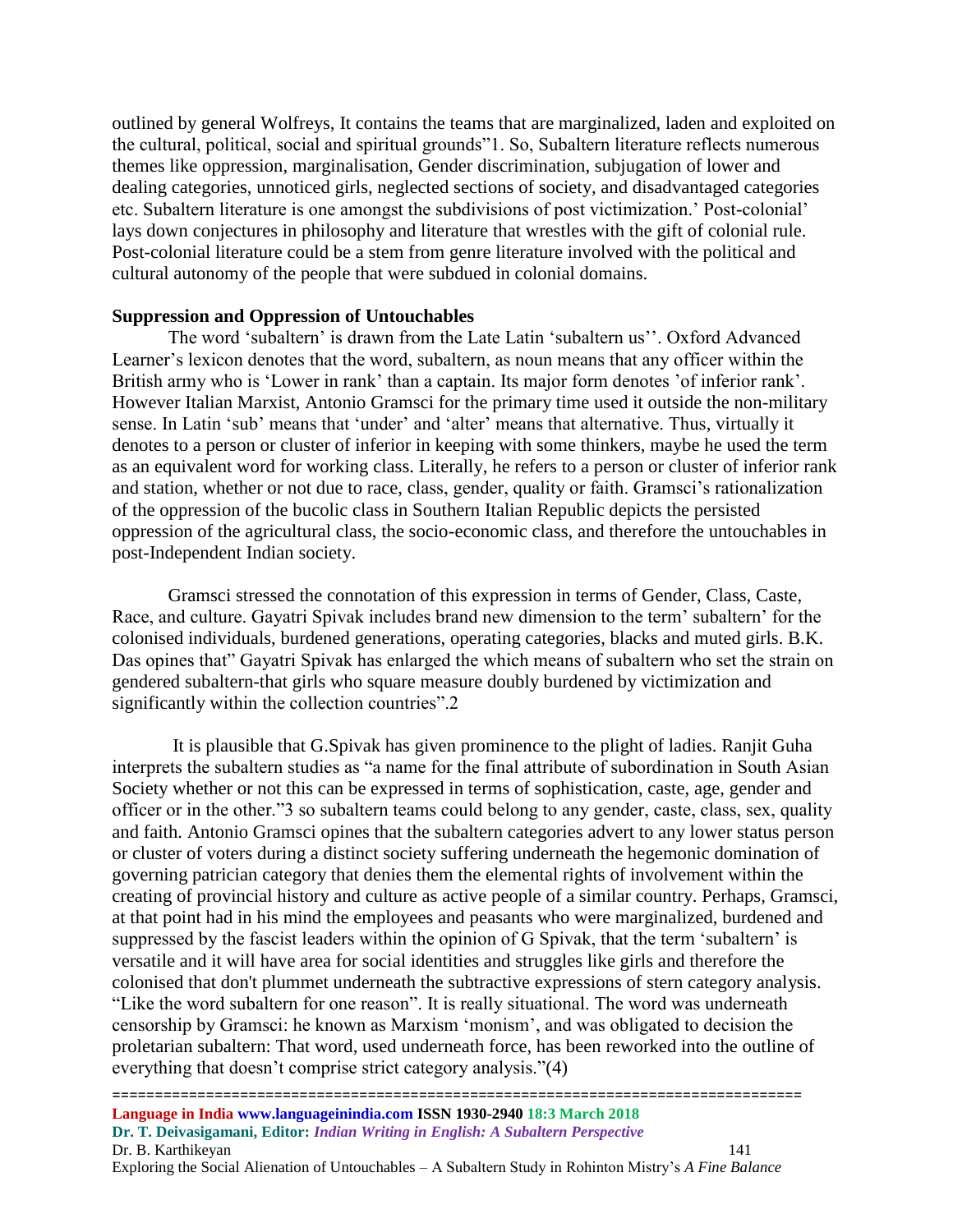G. Spivak makes attempt to justify limpidly the lives and histories of subaltern teams who square measure exploited economically and burdened politically. Her writings clearly exhibit the expertise of social and political oppression in postcolonial societies like India cuts across distinction at school, region, language, ethnicity, religion, generation, gender and citizenship. She more points out that "The colonised subaltern subject is irretrievably heterogeneous. Mr. Habib claims 'the term was employed by the Italian Marxist Antonio Gramsci to confer with the operating mass that required to be organized by left mistreatment intellectuals into a politically self acutely aware force.'5. So as to consolidate it's which means one will opine that the term subaltern literature covers the themes like regarding the plenty, dalits, and therefore the disadvantaged, oppressed, marginalized and neglected sections of society. Subaltern studies started within the early Eighties as AN intrusion in South-Asian historiography. It gained its quality into an active postcolonial critique. The South Asian students used the term during a wider sense that cantered additional on what happens among the plenty at the bottom level of the society than the elite.

Bonavenura Delaware bandmaster metropolis " uses the term' subaltern cosmopolitanism' within the context of counter-hegemonic practices, movements, resistances and struggles against neo-liberal globalisation, significantly against social exclusion He conjointly uses the term interchangeably with cosmopolitan lawfulness because the various normative framework for an "equality of differences".6 The term 'subaltern' here it's wont to indicate burdened and marginalized those who tried to resist hegemonic domination.

#### **Rohinton Mistry**

Rohinton Mistry is one among the internationally acknowledged writers since his works have won international accolades. North American country based mostly, Rohinton Mistry is that the author of 3 novels and a brief story assortment set amidst the close and isolated religionist community in metropolis. His writings bear a social purpose.

He is one among the outstanding writers of the post-colonial era. His novels wear down the theme of exploitation basing on the political, economic, and social aspects stressing the requirement of social purpose in fiction. Among the only a few Indian writers in English, he's one among the novelists who restricted plight of untouchables in his novel, *A Fine Balance*. Untouchability Dalitism has been India's most grave social group evil since yore and continues to be experienced in numerous elements of rural India. The thus known as, downtrodden- or lower castes square measure refuted to pursue education as a result of education could enlighten them to their rights as voters and should claim their rights.

The caste discrimination and repression is generally found to be in applying among the Hindus of our country. Rohinton Mistry tried his best to voice the cruelty and oppression practised by these muted untouchables in his novel *A Fine Balance*. The novel exposes category and caste disparities of Indian society that conjointly mirrors a visible rendering of these who endure its inequities. Rohinron Mistry depicts regarding 'Chamirs' who square measure born into a leather-making chamir family.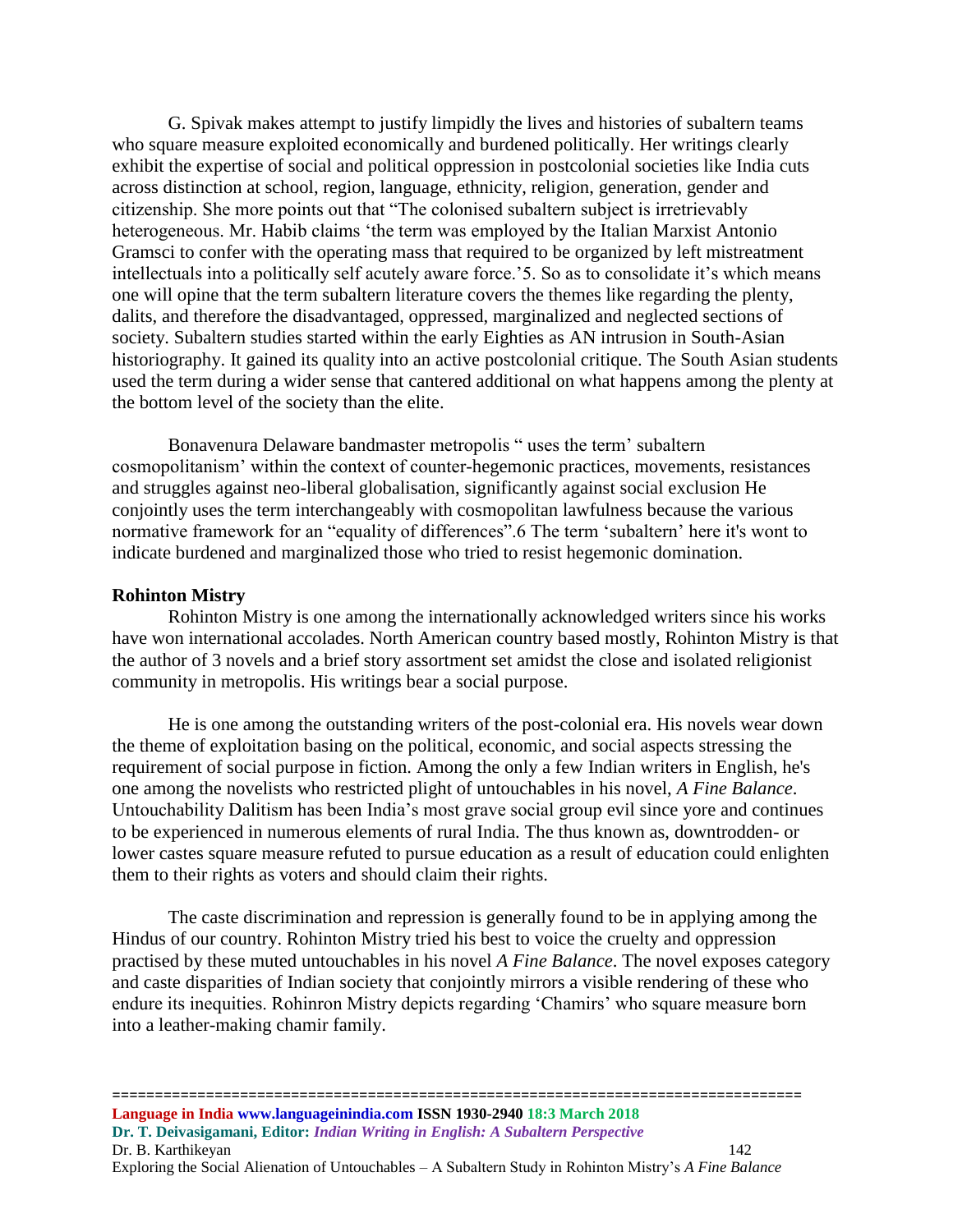#### **Fine Balance?**

The higher caste individuals have treated them savagely during a distressing manner. The inhumanity of higher castes is obviously proved within the novel. One among the examples is on however untouchables square measure treated cruelly is illustrated within the following lines by Rohinton Mistry. "For walking on the upper-caste aspect of the road, mythical being was drunk, although to not death- the stones had ceased initially blood. Gambir was less fortunate; he had liquified lead poured into his ears as a result of he ventured at intervals hearing vary of the temple whereas prayers were current. Dhiraj tried to barter ahead with Pandit Ghanshyam " the wages for chopping wood, rather than sinking for the few sticks he might expect at the top of the day; the Pandit got upset, defendant Dhiraj of poisoning his cows, and had him hanged".7

The downtrodden were cruelly treated by the higher castes that is exhibited clearly within their activities such as- lapidation Sita- only for walking in the streets of higher castes until her 1st blood is seen; Into the ears of Gambhir liquified lead was poured only for hearing the prayers of temple who was near and Dayaram was compelled to eat stools of the owner for asking wages then on. Such inhuman actions by the higher castes became routine development. The untouchability may be a reasonably malady, denigrates not solely Hindu culture however it's conjointly a blot on Indian society that is mirrored within the words of Rohinton Mistry:" what's this disease? You will rise. This malady, brothers and sisters, is that the notion of untouchability, ravaging America for hundreds of years, denying dignity to our fellow personalities. This malady should be purged from our society, from our hearts, and from our minds. Nobody is untouchable, for square measure all kinds of a similar god bear in mind what Gandhiji says, that untouchability poisons Hinduism as a drop of arsenic poisons milk".

#### **Malady of Untouchability**

It is clear that Rohinton Mistry is in favour of untouchable as a result of he feels that untouchability is not solely malady however it's conjointly poisoning the sacred philosophy of Hinduism. There square measure four characters –Dina and Mameck WHO square measure Parsees and 2 tailors Ishvar and his kinsman Omprakash. The lives of the tailors' forefathers who were indeed 'Chamars' or 'Mochis' mirror the remorseless cruelty of the caste-system within the rustic India wherever unbelievable oppressions square measure disbursed on the lower-castes by the higher caste Jamindars and Thakurs.

#### **Tradition-imposed Occupation**

Tyrannical caste-violence has compelled Dukhi, a Mochi, and therefore the grandparent of Omprakash and father of Ishvar from their ancient occupation of operating with animal skin to be told the dexterities of craft within the city. They migrated to metropolis. The tailors expertise the poignant dislocation of following a completely unique skilled singularity, troubled to induce a secure place during a new town and therefore the physical displacement from their village to the town very often they need to travel back to their village when earning some cash.

Ishwar's father was doing unclean work, and he needed to examine a higher lifetime of his thusns Ishvar and Narayan so he sent them to a close-by city to be told craft. He leaves his sons along with his Muslim friend Ashraf within the city who takes them as apprentices in his craft business. Dukhi Mochi opines sarcastically that a minimum of his Muslim friend treated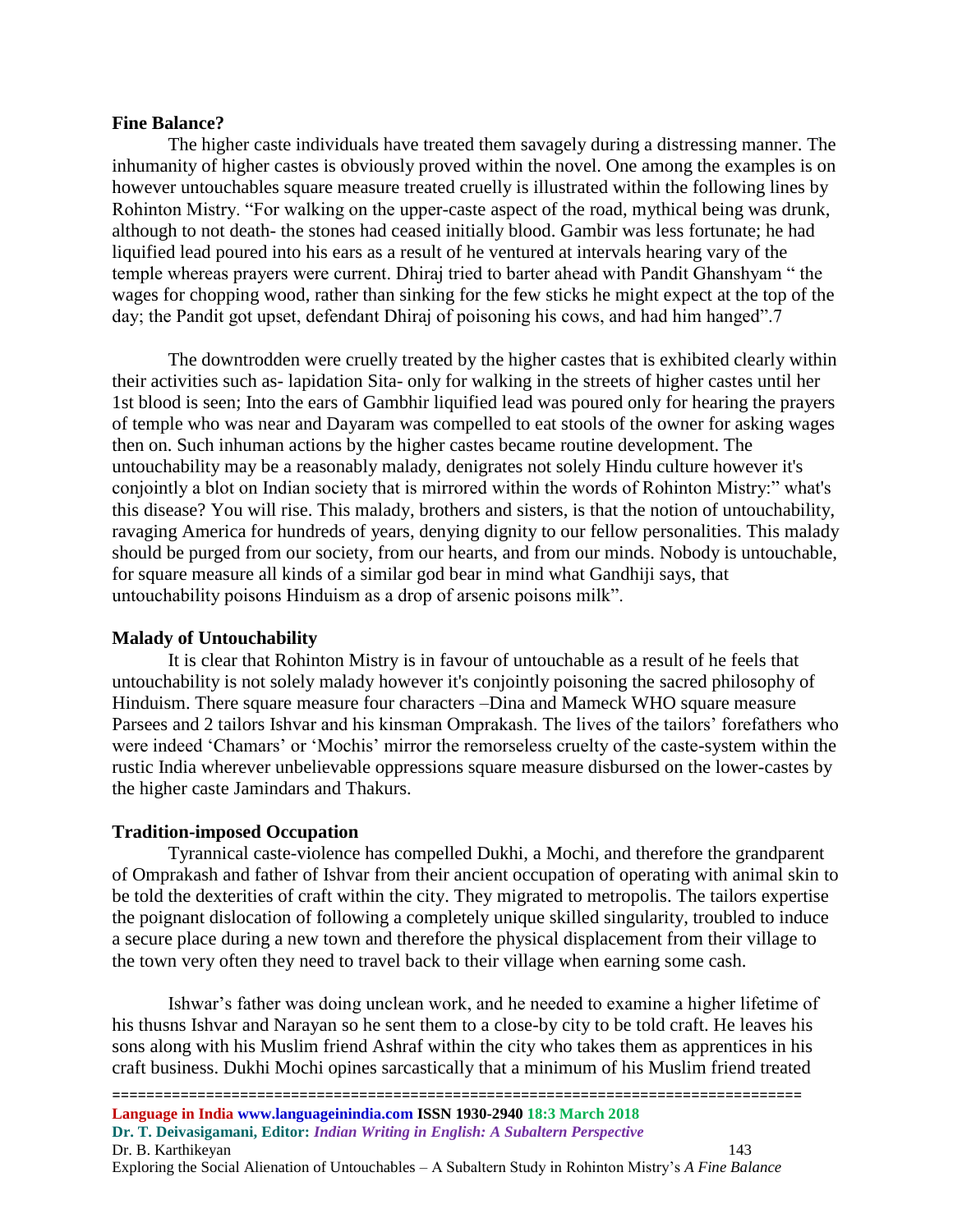him higher than his Hindu brothers". Ishvar and Narayan saved Ashrof's search by claiming that it belonged to them, exploit Ashraf forever in their memory owing. Narayan comes back to his village and began a craft business for the individuals of his village during which he's winning and attained a enough of cash to construct his own house and married WHO is blessed a son and two daughters. Narayan's business was flourishing well until the until the native elections were declared by a landowner Thakur who burnt each the oldsters of Omprakash by ligature along. Atrocities of higher castes on the lower castes square measure intense. Even the lower caste individuals weren't permissible to continue their education.

### **Conflicts and Injustice**

Ishvar and Narayan are overwhelmed up for coming into the village faculty. Then Dukhi approaches Pandit Lalluram, a Brahmin priest whom he trusts that he will do justice to him: even an untouchable might receive justice in his hands". Pandit Lalluram is bitterly satirized as an unmannered, greedy inexorable who isn't involved in doing justice for lower castes. Dukhi is annoyed at this perspective of the Lalluram and feels that the life he leads as an untouchable and raises a question regarding his identification with the order of caste: "government passes new laws, says no additional untouchability, nevertheless everything is that the same. The upper-caste bastards still treat America worse than animals… quite twenty years have passed since independence… i need to be ready to drink from the village well, worship within the temple, walk wherever I like" so Dukhi opines his anguish regarding the injustice and oppression obligatory on the untouchables who don't seem to be allowed to drink the water from the village well and proscribed to enter the temple. Even the ladies of village were exploited thanks to the class structure for instance, Dukhi's partner, Rupa was used and raped by the Zamindar's gardener for stealing fruits and milk from upper-caste homes so as to feed the kids. Her disgraceful exploitation by the gardener is Mistry's remorseless observation on the twin standards existing within the modern Indian society within the style of untouchability.

#### **Caste-based Democracy**

These subalterns square measure defeated and received heartless treatment at the hands of the higher castes. Even within the native elections, the blank ballots were stuffed in by the landlord's men. So, the lower caste individuals were proscribed to vote freely and use their franchise during a Democratic country like India. The family of Prakash's father and his two grandchildren square measure knifed to death. when knowing this, brutal incident Ishwar and Om rush to police headquarters to file an F.I.R. however the Sub Inspector discourteously comments on them: "What reasonably rascality is this? Attempting to extra service the F.I.R. with lies? You filthy achoot castes square measure forever dead set build troubles! Get out before we tend to charge you with public mischief".

At each stage of their lives, the untouchables encounter oppression. throughout emergency, chamars-turned –tailors pay a visit to their village in search of bride for Om, they're used by their previous high-caste enemy, Thakur Dharmasi and square measure beaten and halting underneath the alleged reason of the 'free extirpation program me' of the govt.. one among the themes of subaltern literature is oppression besides exploitation of untouchables is touchingly portrayed within the novel, *A Fine Balance* by Rohinton Mistry who provides a heart